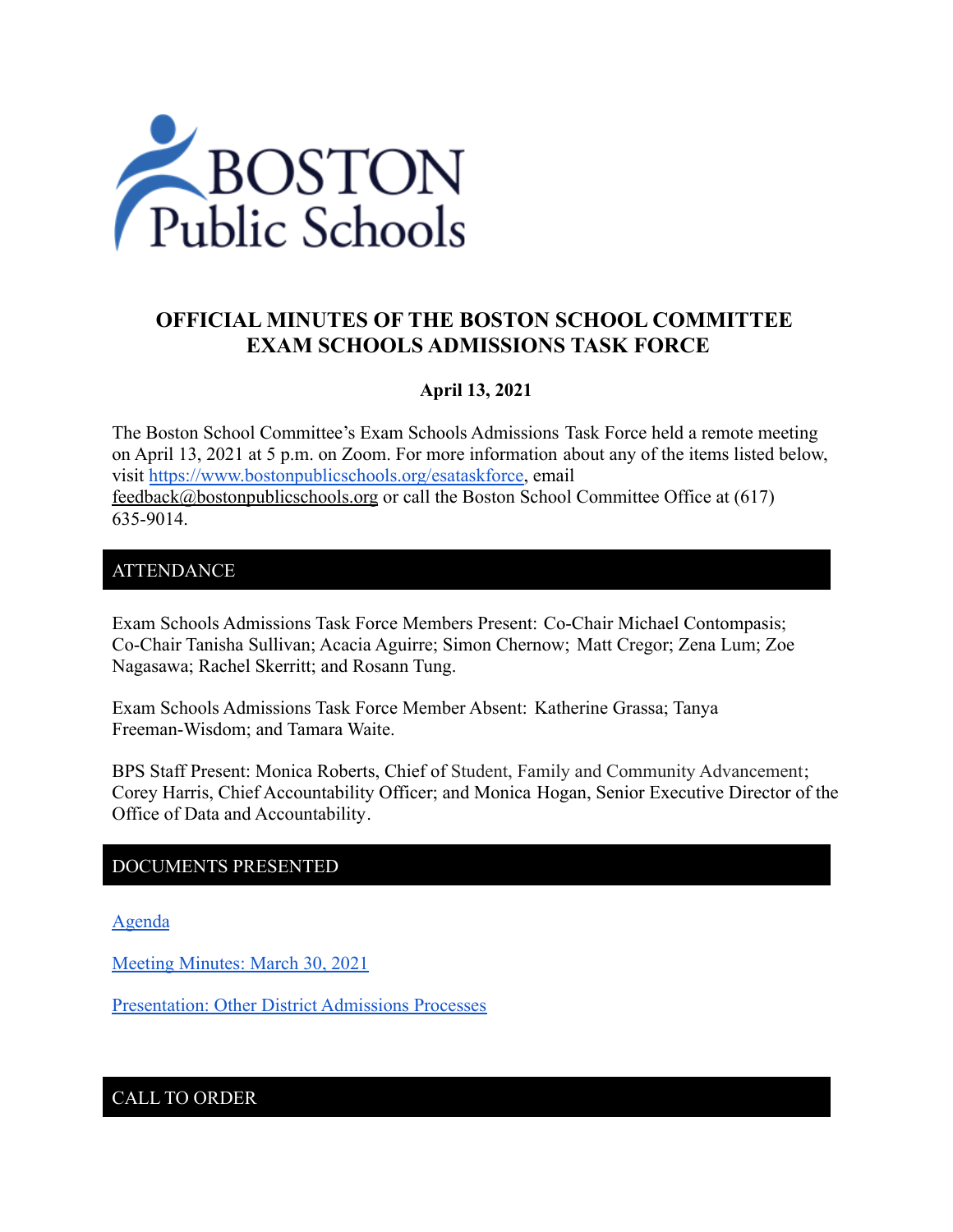**Exam Schools Admissions Task Force Remote Meeting Zoom** *April 13, 2021*

Mr. Contompasis called the meeting to order. He announced that simultaneous interpretation services were available in Spanish, Haitian Creole, Cabo Verdean, Vietnamese, Cantonese, Mandarin, Portuguese, Somali, Arabic, and American Sign Language (ASL); the interpreters introduced themselves and gave instructions in their native language on how to access simultaneous interpretation by changing the Zoom channel.

Ms. Parvex called the roll. Katherine Grassa, Tamara Waite, and Dr. Freeman-Wisdom were absent. All other members were present.

# APPROVAL OF MEETING MINUTES: MARCH 30, 2021

*Approved –* The Task Force unanimously approved the minutes of the March 30, 2021 Exam Schools Admissions Task Force meeting.

## PRESENTATION

Ms. Hogan provided an overview of *Other District Admissions Processes*. Ms. Hogan started by presenting the Chicago Selective High School Admissions process in order to answer some of the questions asked at earlier meetings. She said that the three criterias - GPA, NWEA Map test, and an entrance exam - which are used in Chicago's applications, are weighted equally and the invitations within socioeconomic tiers are distributed to the highest ranking applicants within the tier. She also said that the district website includes a "points calculator" to help applicants understand what score they need to obtain on the entrance exam.

Mr. Acevedo expressed an interest in how the community process took place in Chicago. Ms. Sullivan encouraged the members to research articles on how the different cities dealt with changes of admissions. The Co-Chairs agreed that once the Task Force drafts its recommendation, they would like to have a listening session to receive feedback from the community, and make appropriate revisions before presenting a final recommendation to the School Committee.

Next, Ms. Hogan presented the admissions process used by Charlotte-Mecklenburg Schools in North Carolina. That district uses socioeconomic status in the lottery process for magnet programs and the information comes from two sources: the Census/American Community Survey and self-reported information. The data from the Census/American Community Survey consists of English language ability, family composition, family income, home ownership, and parental education attainment. The self-reported information includes household income, educational attainment, and the number of minors in the household. The seat allocation is done by a lottery system.

Several members had questions about the difference between the Charlotte-Mecklenburg Schools and the Boston exam schools. Ms. Hogan explained that she didn't know how the magnet schools were regarded but she had been focused on different ways other districts were using socio-economics status in their enrollment processes.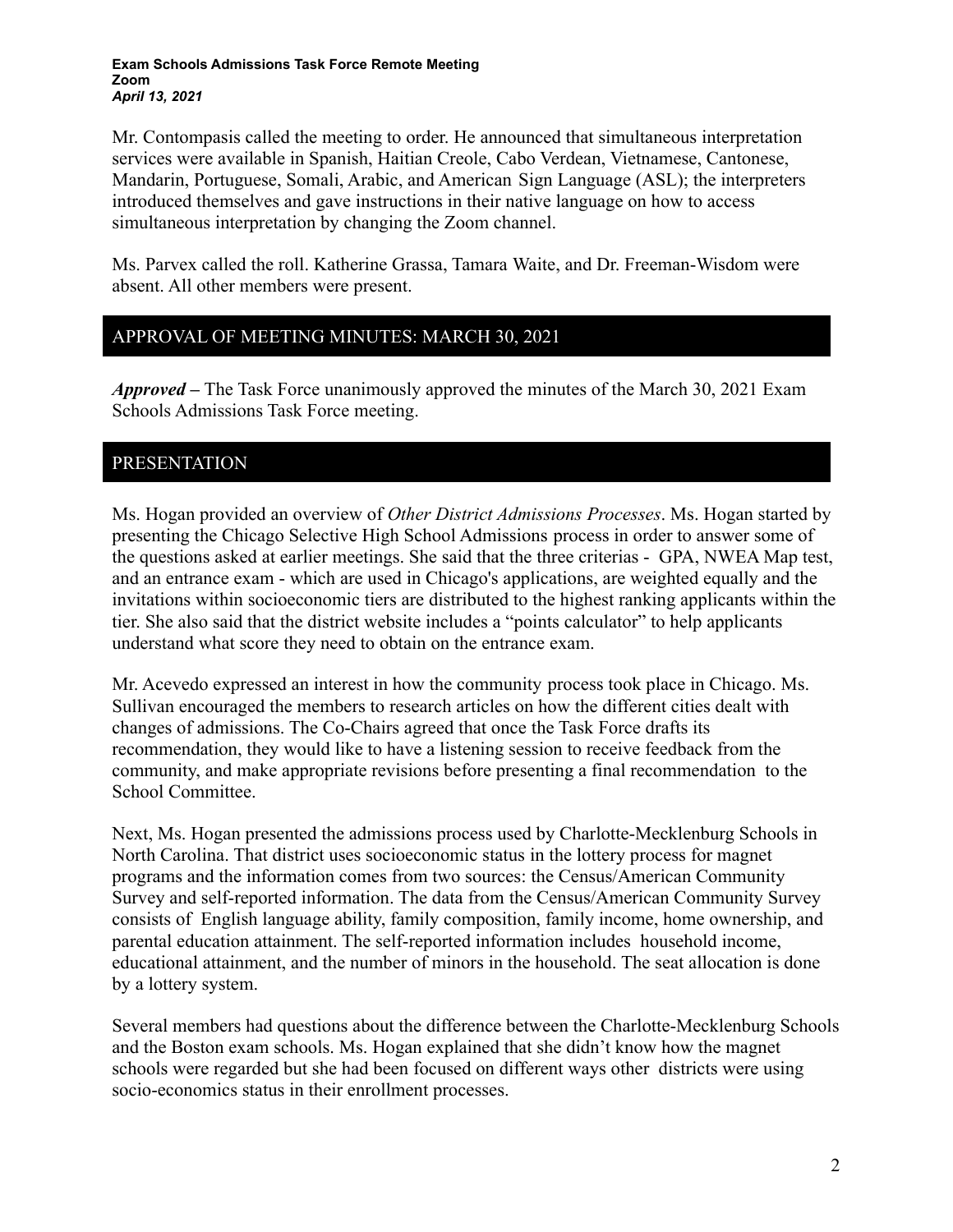Mr. Chernow asked if the Task Force members had come to a consensus that the Exam Schools needed to maintain a test or grade policy. Ms. Sullivan explained they had not had a conversation as a Task Force with respect to this question. She also said that they had two or more meetings before they should start discussing those issues.

Mr. Contompasis wanted to know if the non-magnet schools also were filled with a lottery process and also what the data showed with regards to the distribution of students in the magnet schools. Ms. Hogan said she did believe there was an overall lottery and that the goal with introducing socio-economic status into their lottery process was to try to diversify the socio-economic status within the schools. She didn't know the impact on all the changes but said that the Charlotte-Mecklenburg School district had started doing some impact analysis.

Ms. Tung wondered that if a second tier of self-reported information was provided to see how students had overcome barriers, how did this play out in the lottery as it was only based on socioeconomic status and not on grades or tests at all. Ms. Hogan answered that she didn't know how their system was before, or if it was a lottery without any priority.

Mr. Contompasis said the Task Force should start discussion on what they would like to see as a replacement for the interim process. He reminded the members of the schedule for the upcoming meetings, including the April 27th meeting where they would hear a presentation on the Detroit Public Schools. He also said that at a future meeting the Task Force will receive a presentation from NWEA, which will give the members an opportunity to ask questions that revolve around the credibility of that assessment.

Mr. Contompasis also commented that he had been in contact with Chris Osgood, Mayor Janey's Chief of Staff, asking for assistance from the City around census tract data and geocode data. He also mentioned grades and assessment and said that there was some concern regarding grades due to Covid-19 and that Mr. Corey Harris, Chief of Accountability, was attending the meeting in case the members had questions.

Ms. Sullivan asked Mr. Contompasis if he was seeking to understand how the district was ensuring that all students actually had grades that are being reported into the system, in case the Task Force choose to recommend a process that does include grades, they can have an understanding of either the work that needs to be done to ensure that all kids have grades in the system, or to confirm that indeed, the system is working as intended. Mr. Contompasis explained that he was looking for consistency so that they were not using a factor that might not be totally credible. Ms. Sullivan added that they needed to be mindful, as they could only get a snapshot of what was happening within Boston Public Schools, and they didn't have an insight into what's happening at private, parochial, charter, or home schools. Mr. Contompasis concluded by saying that if they choose to use grades, the members needed to be comfortable that these are credible for all of the students that are in the pool. Ms. Sullivan added that she wasn't sure they would be able to get those assurances.

Ms. Lum added that the Opportunity Index Data might be useful as well, and that they could use that information to provide some sort of weighted system with regards to grades, but that that may also take into account socioeconomic status data in a way that's more nuanced than just the zip code.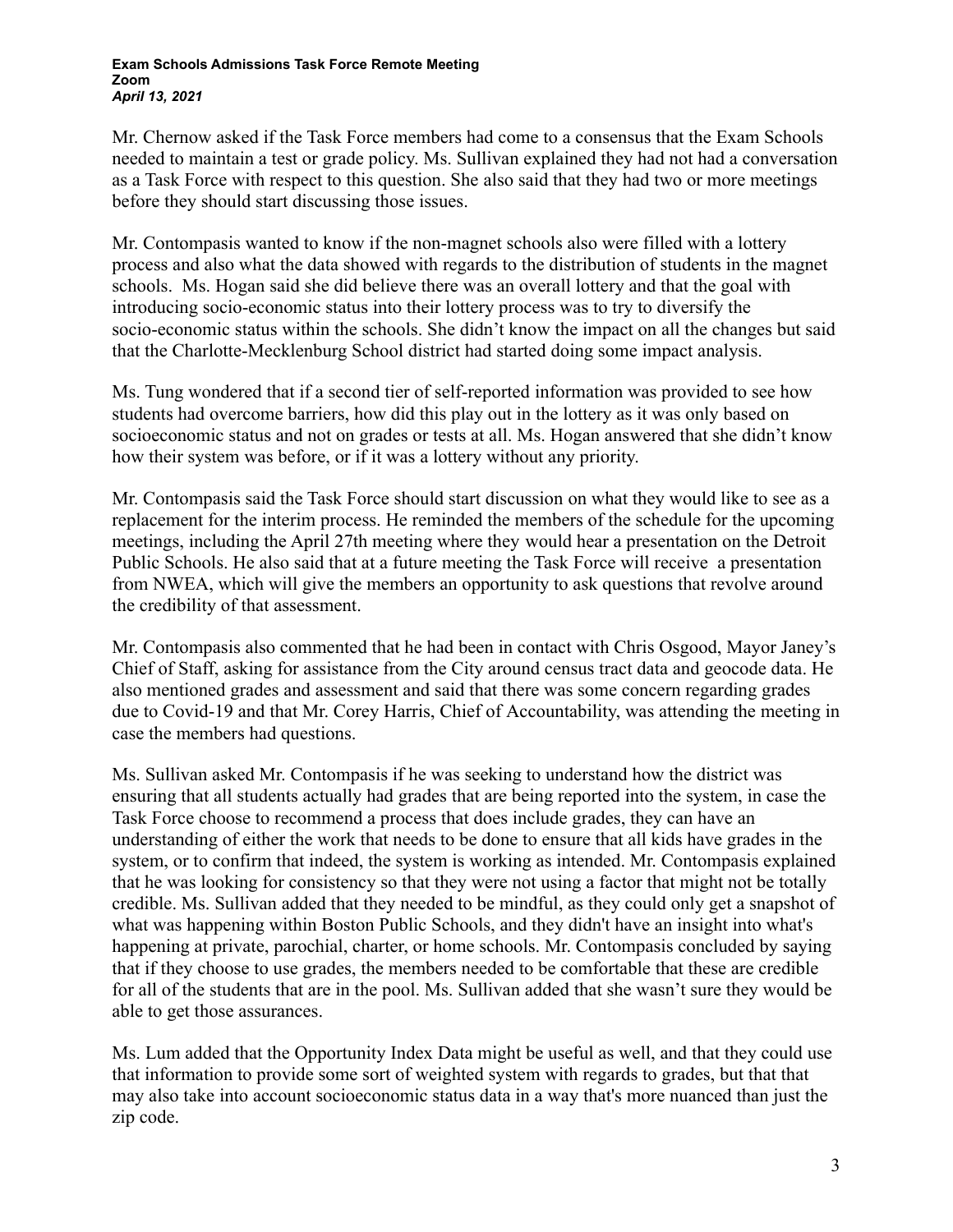#### **Exam Schools Admissions Task Force Remote Meeting Zoom** *April 13, 2021*

Mr. Contompasis said he wanted the members to begin to think about everything they heard and read in order to reach some level of consensus around which criterias they want to put into place and if they assign weights to all those criterias. He said they had mentioned grades, assessments, census tract, family income, etc. He also mentioned that they are working at somewhat of a disadvantage as they don't have the results from the interim process.

Ms. Acacia agreed it would be good to reflect on what the members have been learning so far, to be able to analyze as a group, how they want to use the different parameters.

Mr. Contompasis said that if the Task Force can reach consensus as to what factors they would like to consider, they can ask the city to run the data.

Ms. Tung added that while members thought about the list of criterias or factors, they should also think about them as eligibility versus selection criteria, as in many of the examples they've seen there's actually two steps in this process.

Ms. Skerritt added that she was very eager to hear from the district on the process of the temporary policy as she believed it would inform some of their recommendations going forward. Furthermore, she said she would also like to hear updates about what they are seeing with the grades. She said she was concerned that as we still are in a pandemic situation, the members might have criterias that make sense on a long term basis but she would like to discuss what that would mean during a year that was still compromised due to Covid-19.

Ms. Tung wondered if the members could talk to the MCAS test developers for the purpose of eligibility or selection for the exam schools.

## GENERAL PUBLIC COMMENT

- Martha Bergamaschi, Back Bay resident, BPS parent, testified regarding the quality of education at all BPS schools and in favor of the MAP test.
- Katie McSweeny, Boston Latin School (BLS) parent, testified with ideas to achieve admissions equity and academic excellence without altering the exam schools.

# CLOSING COMMENTS

Mr. Contompasis thanked the speakers and the members for the meeting.

# ADJOURN

SINE

At approximately 6:40 p.m., the Committee voted unanimously, by roll call, to adjourn the meeting.